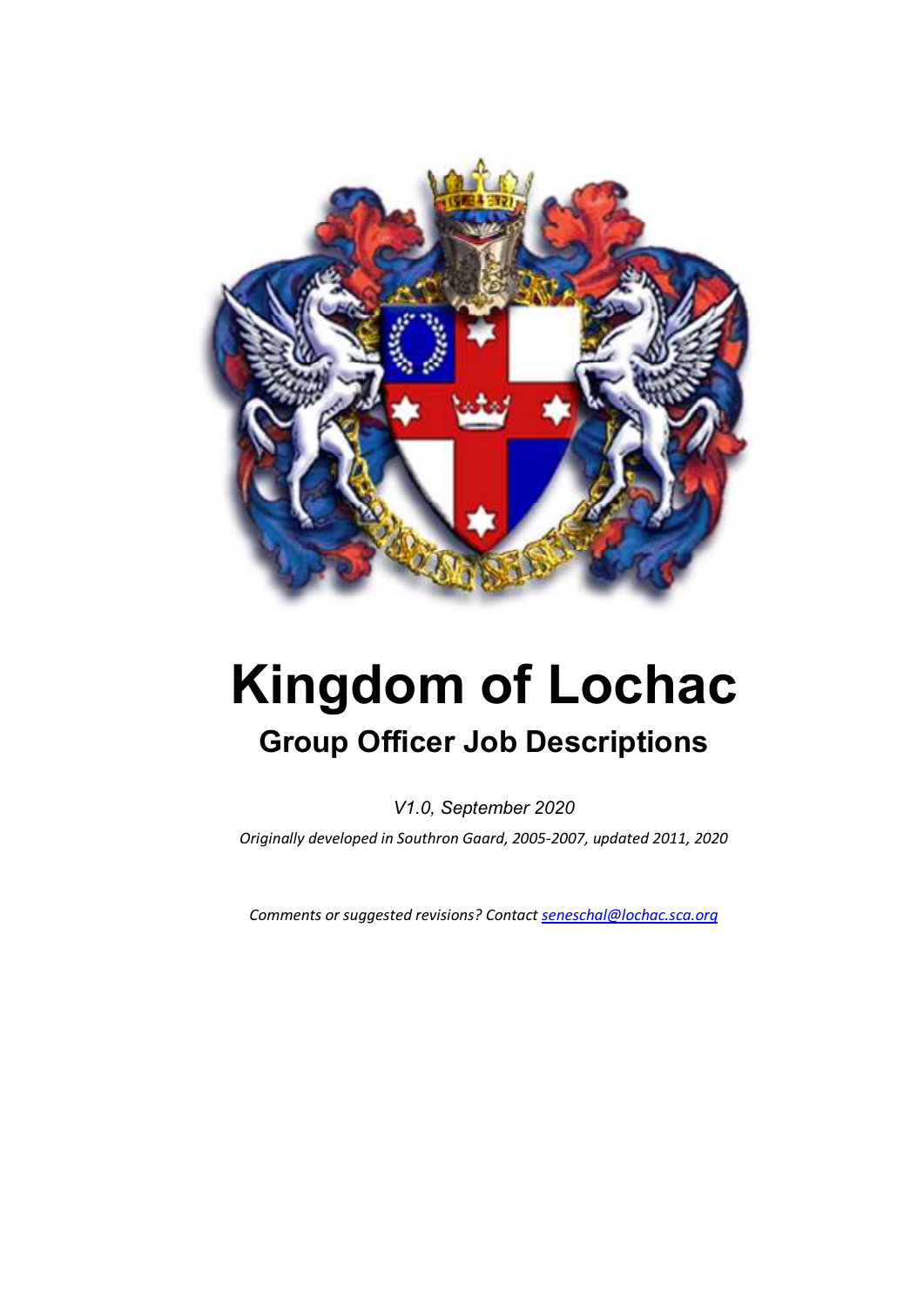### **Contents**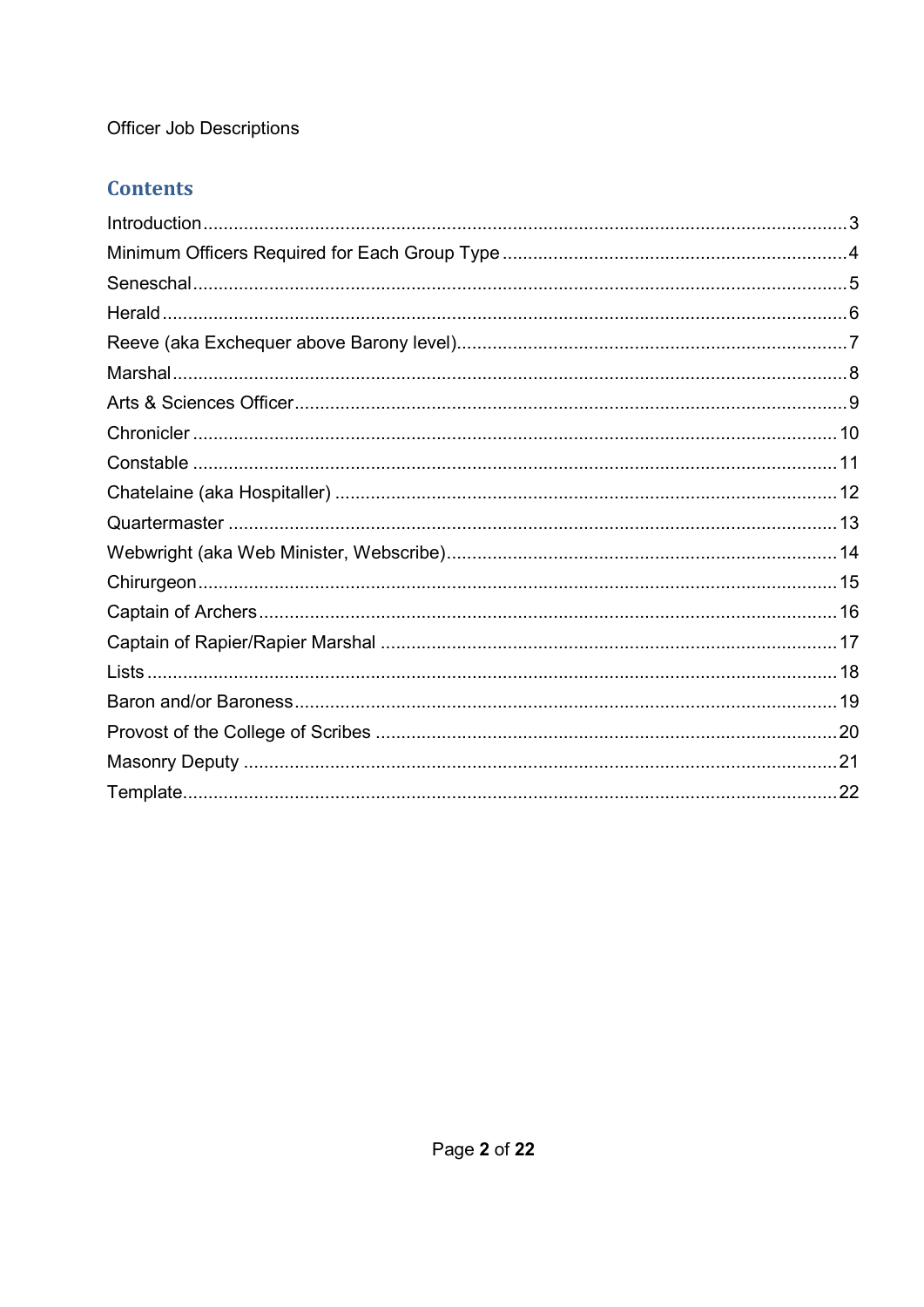# **Introduction**

If any of the URLs or email addresses in this document appear to be out of date, please consult the current officer listings in Lochac Kingdom Regnum:

http://lochac.sca.org/regnum

All officers should be aware of:

- 1. Kingdom Law: https://seneschal.lochac.sca.org/laws-of-lochac/
- 2. The Lochac Procedures Manual: https://seneschal.lochac.sca.org/guides-and-resources/officers-handbooks/ There are also many other helpful resources on that web page!

These job descriptions and especially appointment notes are most applicable for groups of Barony level or below. For higher levels, see the Lochac Procedures Manual for appointment procedures.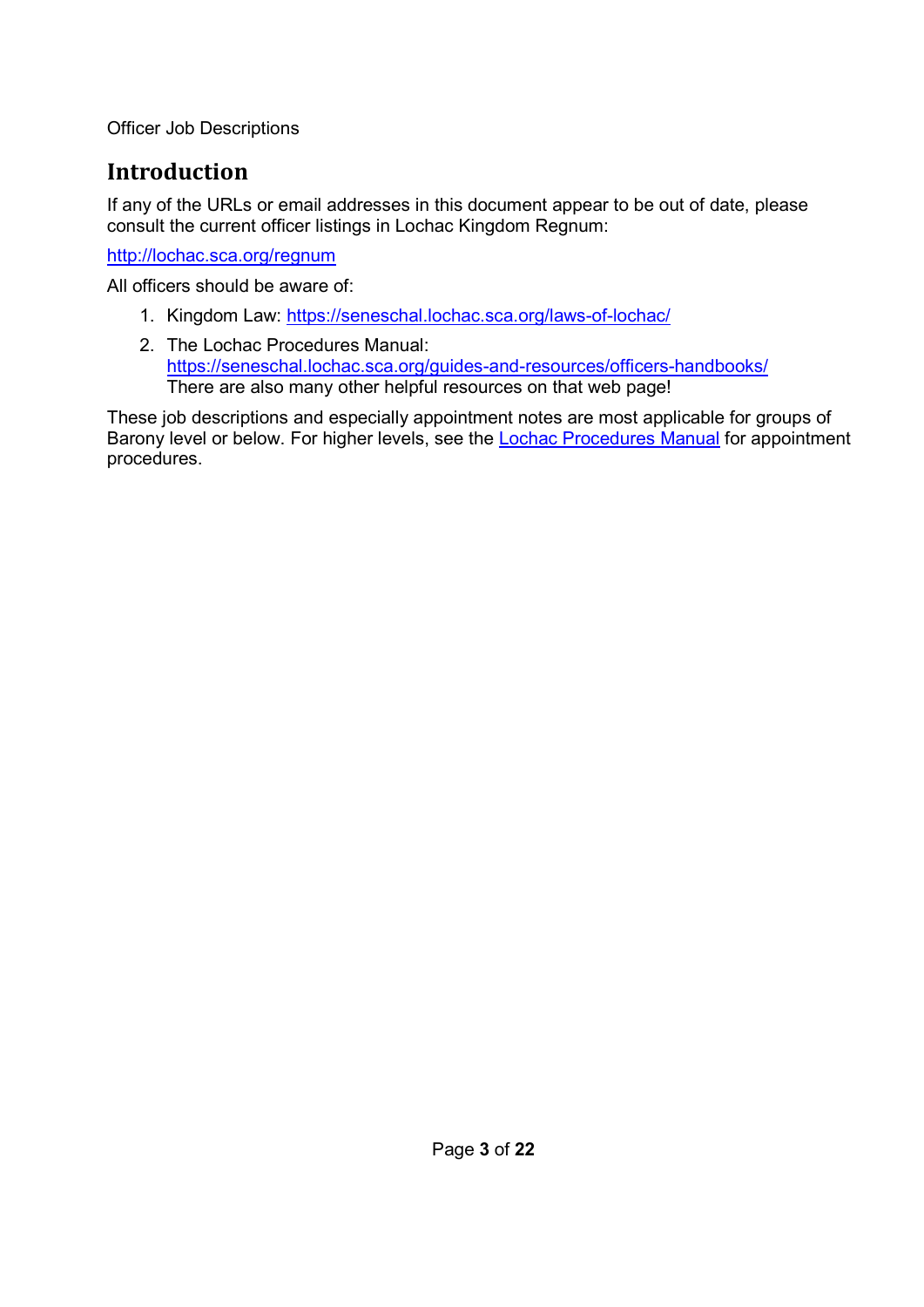### **Minimum Officers Required for Each Group Type**

#### **Kingdom (required by Corpora):**

Seneschal, Chancellor of the Exchequer, Herald, Earl Marshal, Arts & Sciences Minister, **Chronicler** 

#### *plus under Lochac Kingdom Law***:**

Chirurgeon, Constable, Keeper of the Lists, Hospitaller, Provost of the College of Scribes, Archery Marshal, Rapier Marshal, Heavy Marshal, Equestrian Marshal, Keeper of Regalia, Historian, Web Minister

#### **Principality (Corpora):**

six principal officers as for Kingdom *plus* as defined in Principality Law

#### **Barony/Province (Society Seneschals Handbook):**

Seneschal, Reeve, Herald, Knight Marshal, Arts and Sciences Minister, Chronicler. A Barony requires a Baron and/or Baroness.

#### **All Other Groups (Corpora):**

Seneschal, Reeve; one of Knight Marshal, Arts and Sciences Minister or Herald

Notes:

- 1. Hamlets are a special case. They do not have required officers, simply a headperson who represents the Hamlet's interests to the parent group as necessary.
- 2. Colleges follow the appointment procedures required by their university.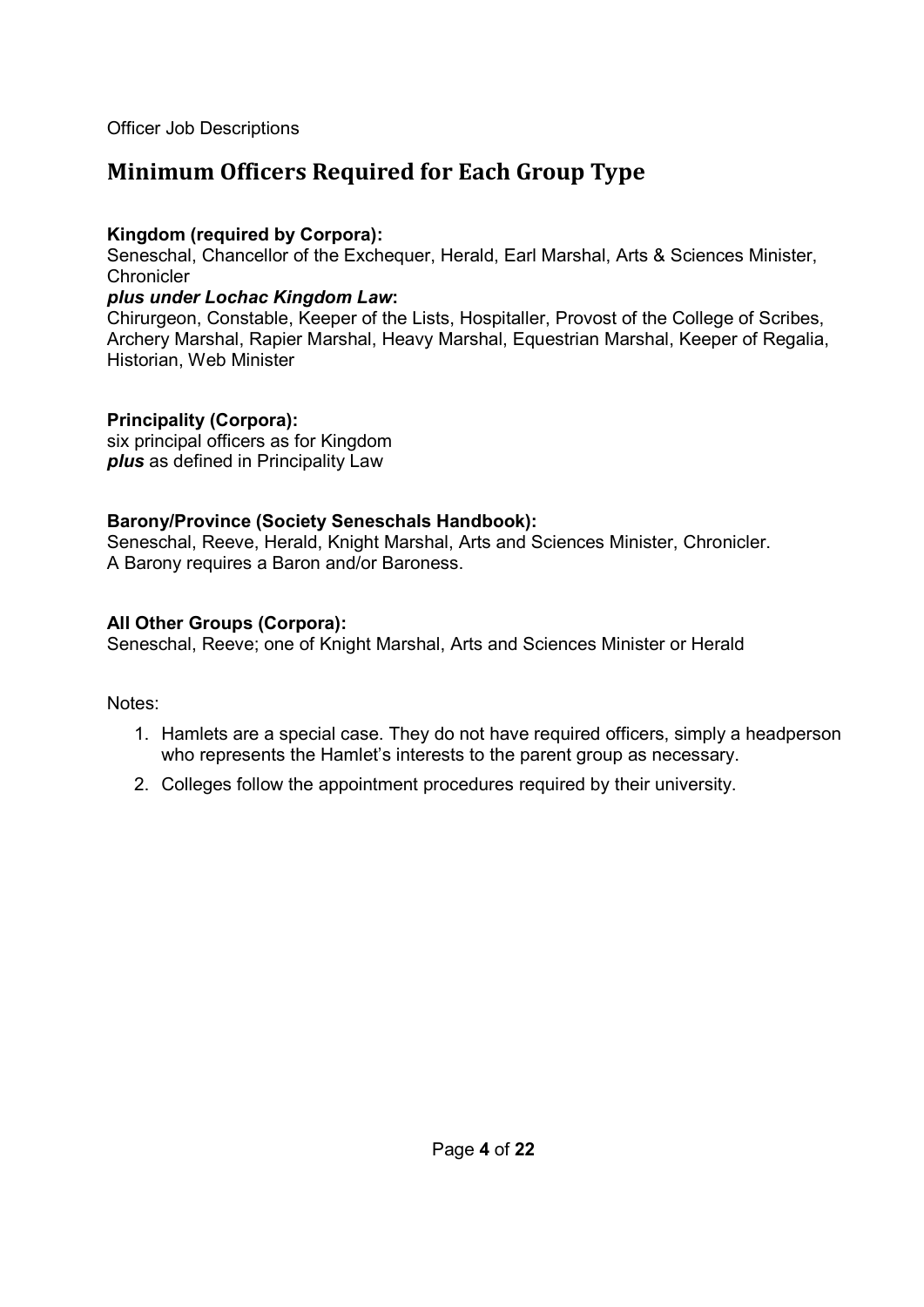## **Seneschal**

Required in: all groups. Appointed by Kingdom Seneschal in consultation with the outgoing Seneschal and parent group Seneschal (if any); if a Barony: to be ratified by B&B

Role: The Seneschal is the chief administrative officer of the group and is tasked with:

- serving as the group's principal mundane legal representative of the SCA
- receiving reports from all other Officers on the status of their office
- making quarterly reports to Kingdom on the status of the group
- organizing and chairing group meetings
- seeing that minutes are taken and published to the populace
- in a Barony, coordinating and consulting with the Baron and Baroness
- overseeing the day-to-day running of the mundane side of the group (e.g. that offices are filled, events are happening; compliance with mundane, SCA & Kingdom laws)
- moderating the group mailing list and social media pages, if any

Requires:

- current SCA membership and be aged at least 18
- being organized and able to organize others
- regular access to email is essential
- term typically two years: can be extended at the discretion of the Kingdom Seneschal

#### Workload:

The major workload involves organizing regular group meetings, publishing minutes and ensuring important notices go out to the populace. Checking in with, encouraging and supporting group officers and event stewards is important, as is (if a Barony) conferring with the Baron and Baroness regarding the running of the group. Dealing with daily emails, plus arranging meetings and typically chairing them.

#### Reporting Channel:

Seneschals report to the Kingdom Seneschal every quarter, compiling reports from the group officers, via an on-line form; also verbally or by e-mail to the Baron and Baroness as required. Regular attendance at group meetings and touching base with officers is essential, and general reporting to the local populace is strongly encouraged.

#### Resources:

Kingdom Seneschal's Website: https://seneschal.lochac.sca.org

The **Lochac Procedures Manual** is essentially Lochac's seneschal's handbook and can be found here, along with numerous other officer resources: https://seneschal.lochac.sca.org/guides-and-resources/officers-handbooks/

The above URL and Kingdom Seneschal's website has loads of resources for seneschals including links to forms, documents and Kingdom Law. There is a College of Seneschals mailing list for all seneschals in Lochac (low traffic, extremely helpful).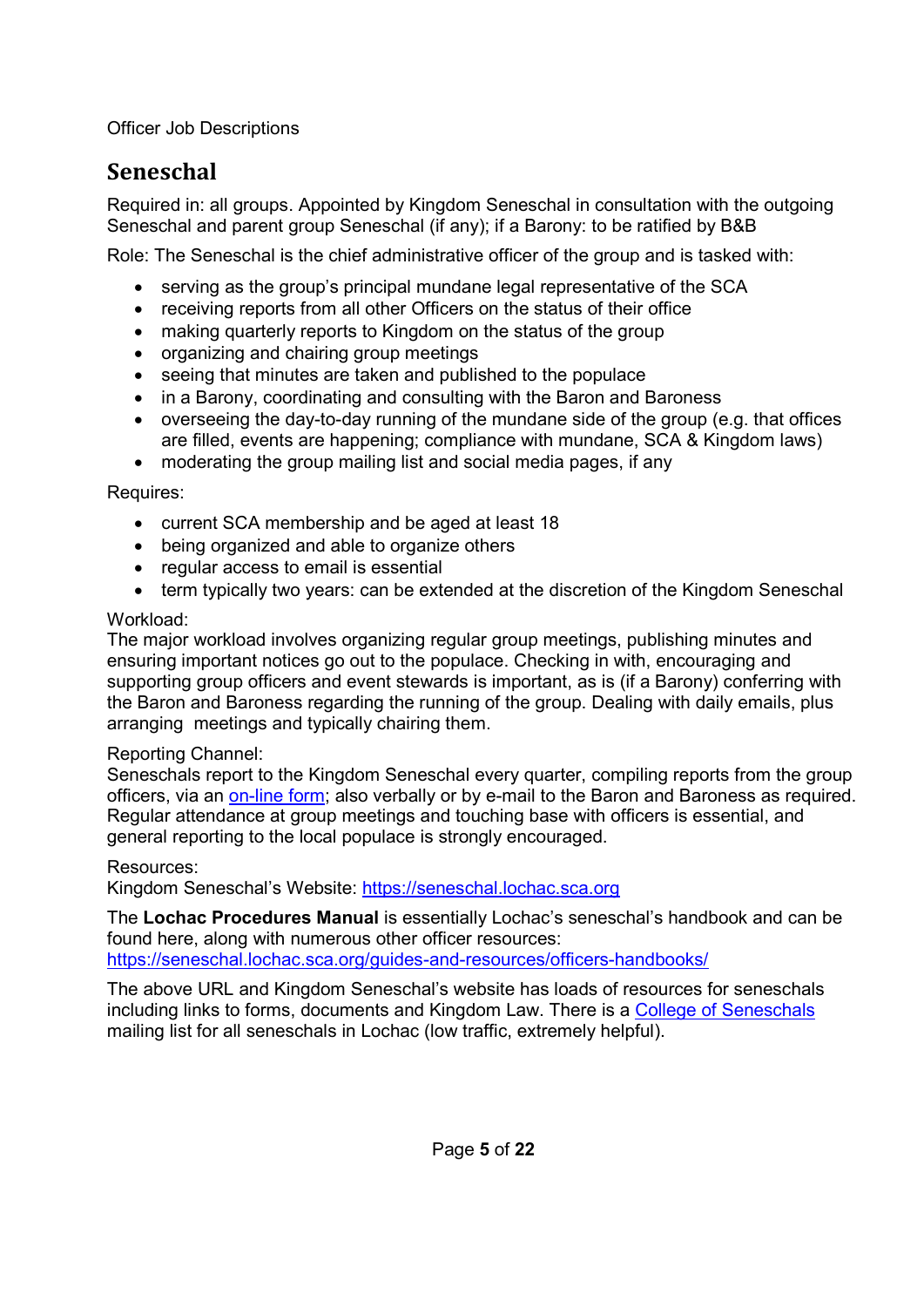# **Herald**

Required in: Baronies or above. Appointed by parent group Herald in consultation with the outgoing officer, Kingdom Herald and group Seneschal; if a Barony: ratified by B&B

Role: to coordinate the smooth running of heraldic activities in the group

- keep aware of upcoming events and likely needs for heralding
- coordinate with stewards or the seneschal regarding duty or tournament heralding (This doesn't mean you have to do everything yourself - feel free to delegate - but it does mean you have to make sure it gets done)
- if Royalty visit, be prepared to run Their court, or find someone who can
- provide or organise book heralds to advise on names, devices and badges
- organise or oversee heraldic submissions originating from your group

#### Requires:

- current SCA membership and be aged at least 18
- loud, clear speaking voice
- no fear of public speaking
- organisation (so Courts run smoothly)
- basic knowledge of heraldry

#### Workload:

Most work is done at events, running courts, making announcements etc. At large events, you can be quite busy. Between events, most work is paperwork to do with heraldic submissions. Some group heralds delegate the voice role to others, some delegate the submission work; many do both roles.

#### Reporting Channel:

Monthly reports are made to the group meeting; quarterly reports are made to Crux Australis **Herald** 

#### Resources:

There are several online discussion lists, and you should be on the Lochac ones at least. The web also has lots of good information about book and voice heraldry. There are also many good books on Heraldry.

Official SCA Herald site: http://www.sca.org/heraldry/

Lochac Heraldry site (includes submission forms and forums): https://herald.lochac.sca.org/

Lochac Herald mailing list - Blazons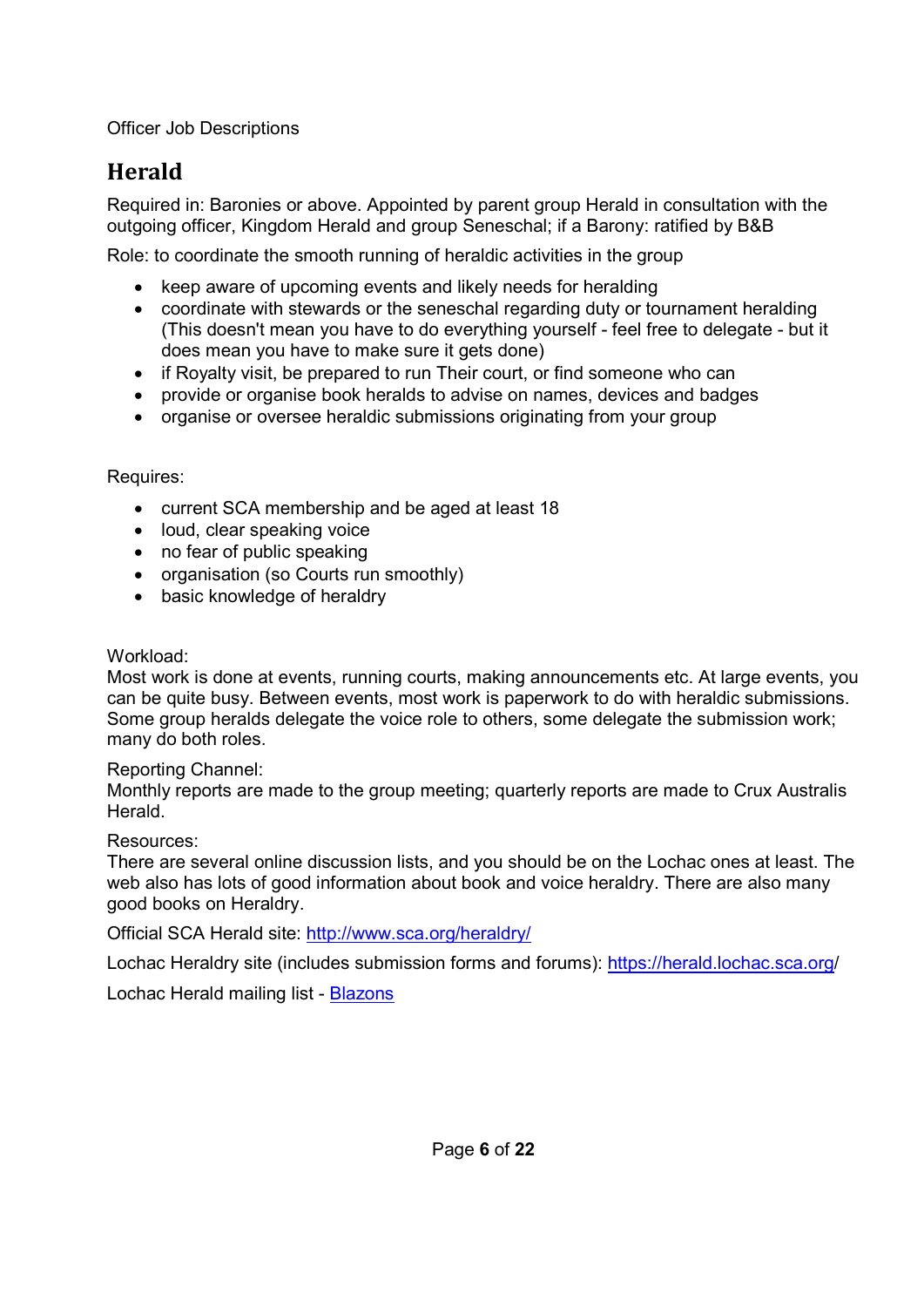# **Reeve (aka Exchequer above Barony level)**

Required in: all groups. Appointed by parent group Reeve in consultation with the outgoing officer, Kingdom Exchequer and group Seneschal; if a Barony: ratified by B&B

Role: record the group's financial information, report to the group and to Kingdom

Requires:

- current SCA membership and be aged at least 18
- basic accounting knowledge
- clean credit record (so you can be a signatory on the bank account)

Workload:

 Varies: most of the year, very little, but during and just after major events, the workload will increase. Also regular attendance at and/or reporting to group meetings.

Reporting channel:

- Quarterly to Kingdom Exchequer and regularly to group meetings
- Note: in New Zealand, an applicant for Reeve must be approved by the SCA NZ Committee, in addition to the normal officer appointment process; in Australia, they must be approved by the SCA Ltd Board in addition to the normal process.

- Outgoing Reeve (for a while)
- Kingdom Chancellor of the Exchequer: exchequer@lochac.sca.org
- SCA NZ or SCA Ltd Treasurer as applicable
- Exchequer website/wiki: https://exchequer.lochac.sca.org
- Lochac Reeves mailing list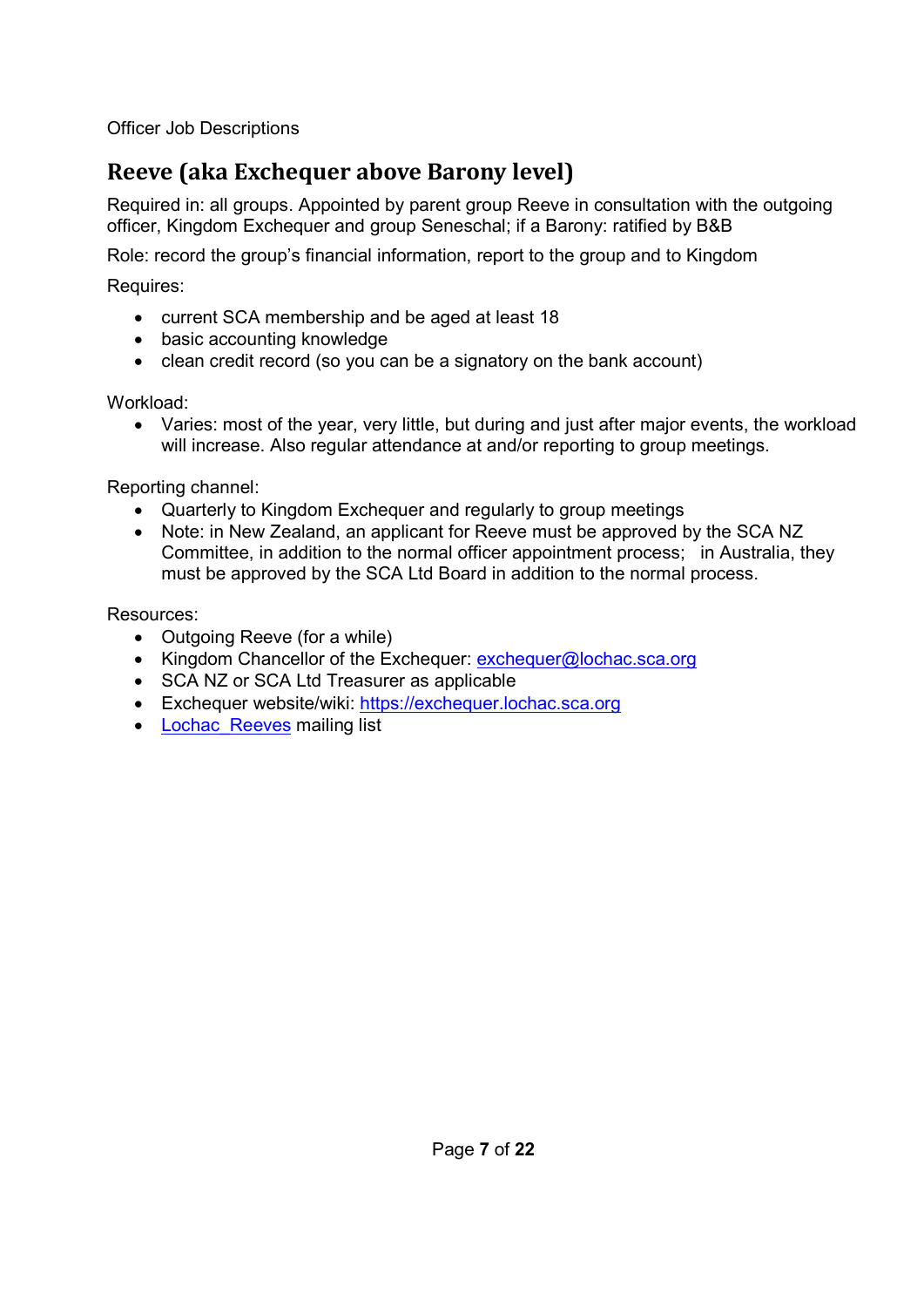### **Marshal**

Required in: Baronies or above. Appointed by parent group Marshal in consultation with the outgoing officer, Kingdom Marshal and group Seneschal; if a Barony: ratified by B&B

Role: coordinates all authorised combat forms within the group including heavy fighting, rapier, combat/target archery, and equestrian (not all forms may be active at a given time; any may be handled through deputies)

- coordinating and encouraging regular practices
- encouraging and teaching newcomers to each fighting form
- helping with the creation and marshalling of tournaments and war combat at events
- assisting in the upkeep and construction of equipment
- encouraging and assisting others to become warranted marshals

#### Requires:

- a current SCA membership and be aged at least 18
- an enthusiasm for one or more of the combat forms involved (actual ability optional); one or more current Marshal authorisations is desirable
- familiarity with the relevant rule sets and Kingdom Officers
- an eve for potential safety issues
- oversight of storage and/or transport of equipment required to run practices and tournaments
- reliable internet access highly recommended for maintaining contact with marshallate activities and events around the Kingdom

#### Workload:

Filing reports, handling other Marshallate paperwork as required by the Kingdom Earl Marshal, and attending group meetings. It is very desirable that a Knight Marshal actively encourage and support relevant training sessions and equipment workshops, as well as generally be available to stewards to act as field marshal or marshal-in-charge at events where possible.

#### Reporting Channel:

The Knight Marshal is required to report to the group meetings, and the Kingdom Earl Marshal quarterly. Copies of these reports are sent to the group Seneschal and, where required, the Baron & Baroness.

- SCA Marshallate Web pages: http://www.sca.org/resources/martial-activities/armoredcombat/
- Kingdom of Lochac Combat Handbook (along with other marshallate info): https://marshal.lochac.sca.org/
- The Lochac Marshallate mailing list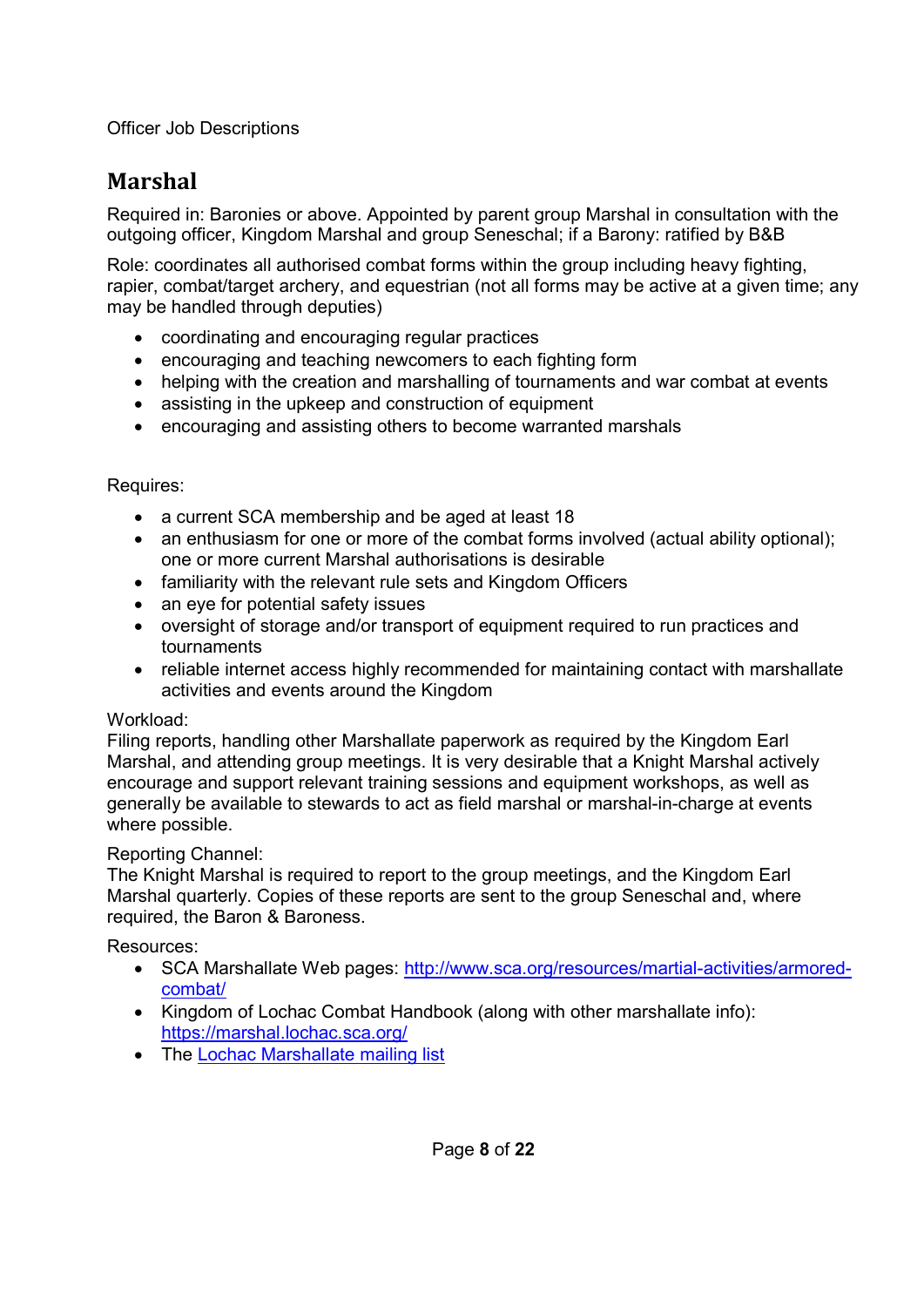### **Arts & Sciences Officer**

Required in: Baronies or above. Appointed by parent group A&S in consultation with the outgoing officer, Kingdom A&S Minister and group Seneschal; if a Barony: ratified by B&B

Role: The A&S Officer is tasked with encouraging the arts and sciences in the group through classes, workshops, informal gatherings, displays and competitions

Requires:

- current SCA membership and be aged at least 18
- be warranted (2 years, 4 max under exceptional circumstances this is handled by your Kingdom officer when you take on the office)
- membership in the A&S officers email list

Workload:

- Encourage and organize A&S workshops and competitions in the group
- Get reports from group workshops and events that hold an A&S competition (for quarterly reporting purposes).
- Send quarterly reports to Kingdom A&S Minister.
- Run or organize someone to run the Kingdom Arts and Sciences competitions *if* the Kingdom Coronation or Crown Tourney is being held by the group.

#### Reporting Channel:

The A&S Officer is required to report to the Kingdom A&S Minister quarterly. Copies of these reports are sent to the group Seneschal and, where applicable, the Baron & Baroness.

- The Lochac Arts & Sciences Handbook, along with other pertinent materials, can be found at: https://artsandsciences.lochac.sca.org/
- The Lochac A&S officers' email list
- The Kingdom A&S Minister is always there to help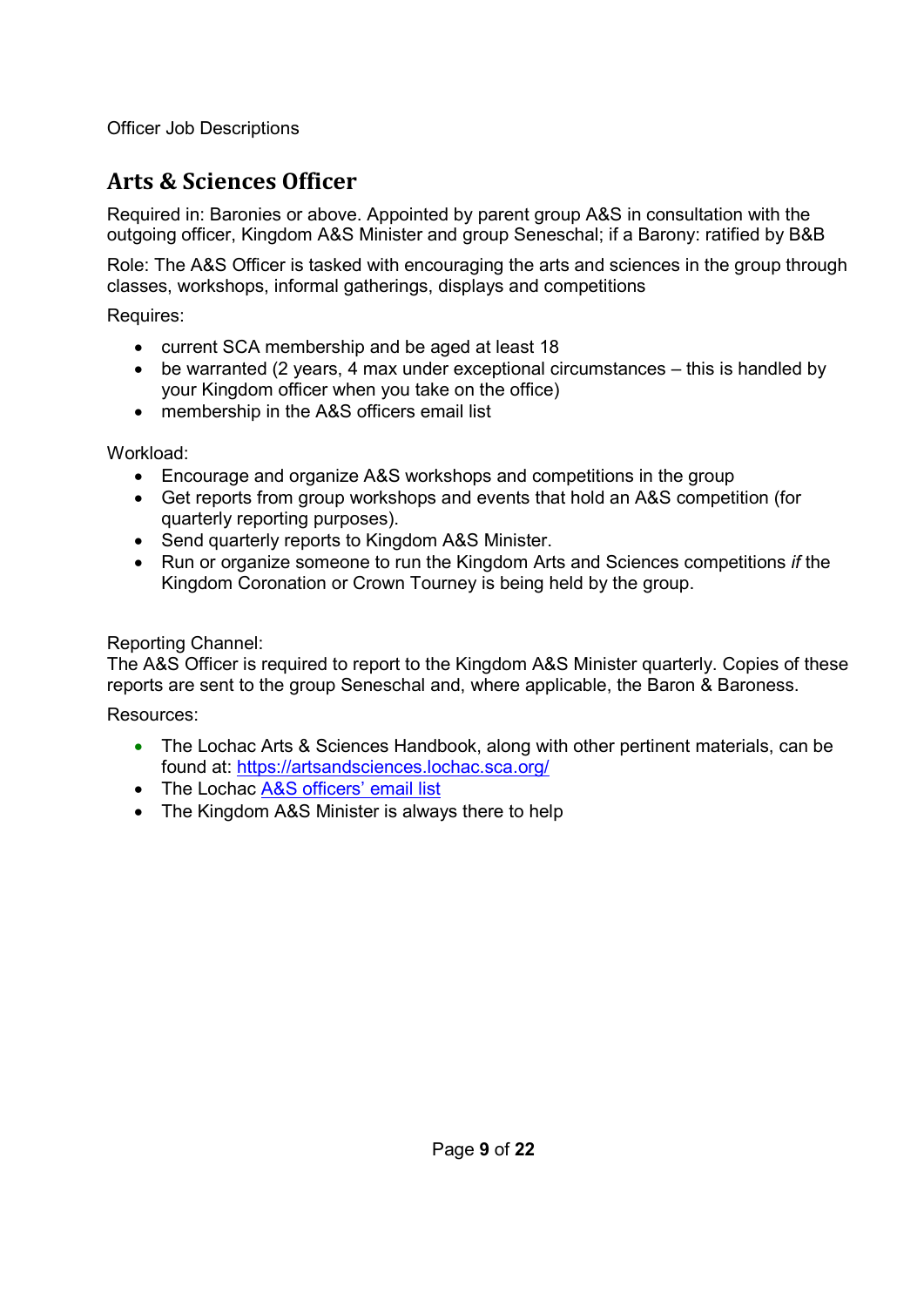## **Chronicler**

Required in: Baronies or above. Appointed by parent group Chronicler in consultation with the outgoing officer, Kingdom Chronicler and group Seneschal; if a Barony: ratified by B&B

Role: editor and publisher of the group newsletter

Requires:

- advanced computer skills esp. in desktop publishing (e.g. MS Publisher and Acrobat, but different tools may be used to achieve the same result)
- current SCA membership and be aged at least 18
- being organized and able to organize others
- having regular access to email
- term is typically two years; can be extended at the discretion of the Kingdom officer

#### Workload:

Attending Council Meetings once a month and publishing the regular newsletters; related communications with group officers, stewards, deputies etc. to proactively gain news items, update events calendar, regnum and so on.

#### Reporting Channel:

The Chronicler reports to the Kingdom Chronicler, group Seneschal and B&B if applicable every quarter via e-mail. Regular attendance at group meetings and touching base with officers is essential.

- Chroniclers' Mailing list
- Kingdom Chronicler's Website: https://chronicler.lochac.sca.org/
- The SCA NZ publishing policy has policy and quidelines for local print and electronic publications, also helpful for Australian groups: http://sca.org.nz/publishingpolicy.php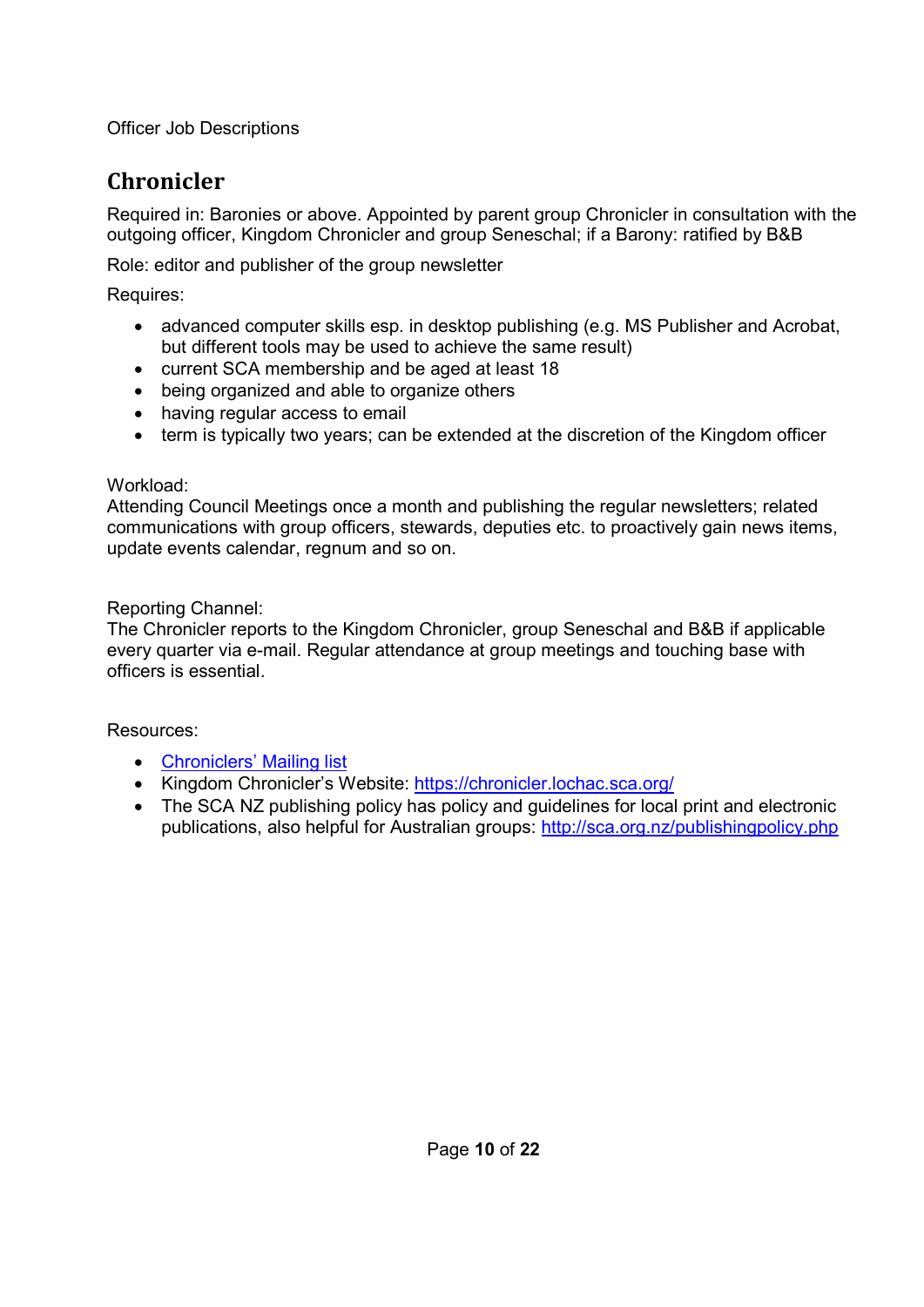# **Constable**

Required in: Kingdom. Appointed by parent group Constable in consultation with the outgoing officer, Kingdom Constable & group Seneschal; if a Barony: ratified by B&B

Role: responsible for site and event safety, lost property, indemnities/waivers in Australia (NB the latter are *not* required in New Zealand)

Requires:

- current SCA membership and be aged at least 18
- Preferably own transport, and the ability to remain on site later than most

Workload:

Principally at events: ensuring a site is inspected, safe and secure and advising attendees on issues such as marking of tent ropes and other sensible precautionary measures.

At the end of an event, gathering any lost property and publishing a list (including updating any online list the group maintains). Bringing lost property to events or meetings where appropriate, auctioning off or otherwise disposing of long-term unclaimed property.

By default, may be responsible for storage and event equipment logistics, but a deputy can be appointed for this.

#### Reporting Channel:

Constables are required to report to the Kingdom Constable every six months or as otherwise requested.

- Kingdom Constable's website: https://constable.lochac.sca.org/
- Constables email list
- The current Constable's Handbook is also linked from the Kingdom Constable's website.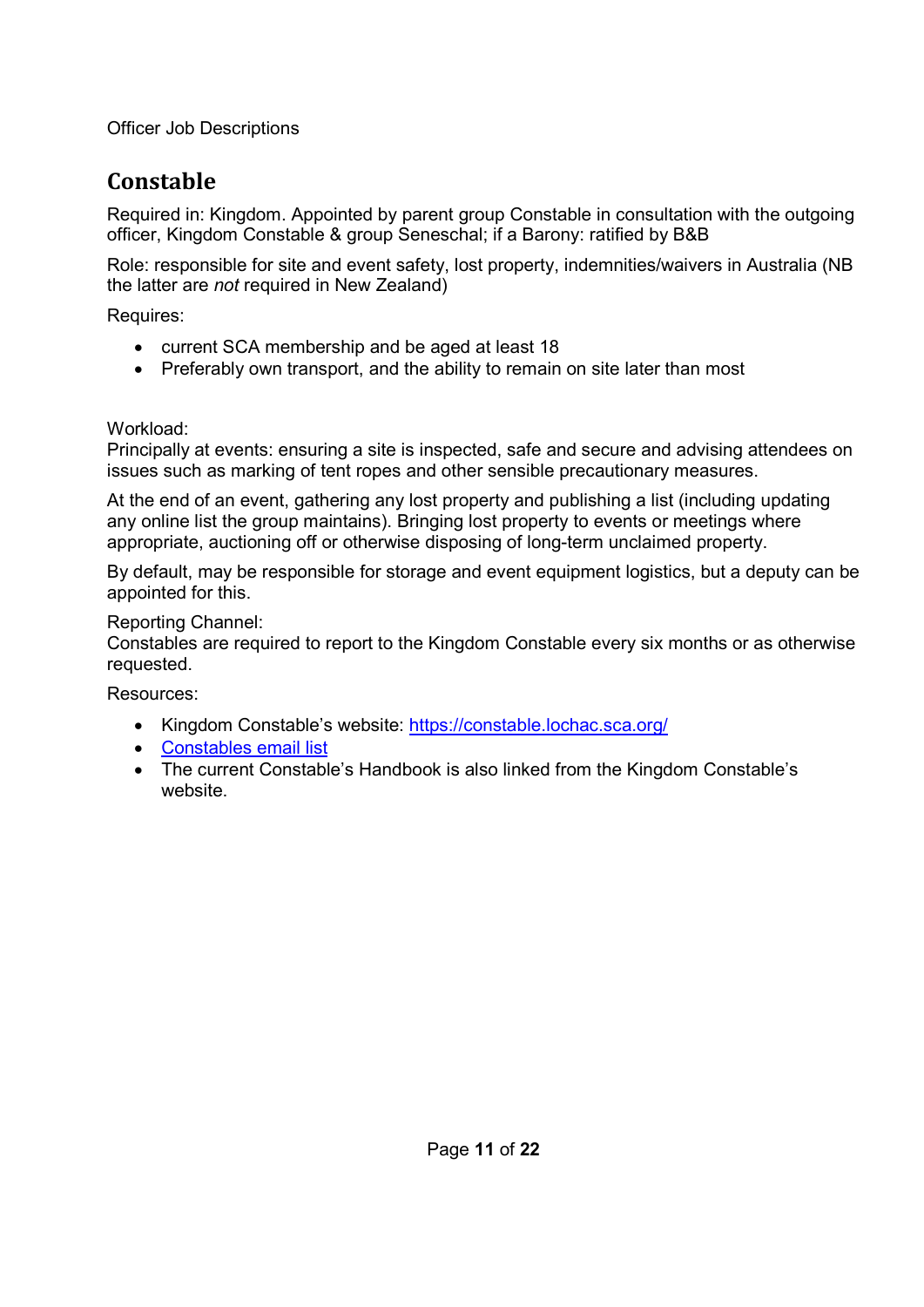# **Chatelaine (aka Hospitaller)**

Required in: Kingdom, strongly recommended for Barony/Shire. Appointed by group Seneschal in consultation with the B&B (if a Barony), outgoing officer and Kingdom **Hospitaller** 

Role: responsible for the encouragement and empowerment of newcomers in the group. This involves:

- actively chatting to interested people at public events
- fielding enquiries about the group from the website, social media etc
- housing and administration of the Hire/loaner Garb (may be delegated to a deputy)

Requires:

- current SCA membership and be aged at least 18
- a sunny disposition and a positive outlook about the group
- a willingness to chat to strangers

#### Workload:

Can be high immediately prior to an event, often with last-minute requests for hire garb. This can be managed by posting reminders about hire garb cut-off dates.

The public workload involves being chatty and convivial to newcomers at events, checking they are comfortable, finding out about their particular interests, giving them leaflets and/or introduction cards and introducing them to other members of the group, etc. *Note: it is recommended that the Chatelaine's full contact details be on all leaflets handed out; this may mean hand-writing it in on pre-printed blanks.*

At public events/demos, the workload can be quite high and involve many repetitive discussions with interested onlookers. One of the best ways to minimise this is to appoint three or four assistants to help.

#### Reporting Channel:

The Chatelaine is a deputy to the Seneschal and reports to the group meetings and/or via a written report. Quarterly reports are made to the Kingdom Hospitality Minister and cc-ed to the Seneschal and, where applicable, B&B.

- Hospitaller webpage: https://hospitaller.lochac.sca.org/
- Hospitaller mailing list
- Newcomers section on the Lochac site https://hospitaller.lochac.sca.org/newcomer
- A publishing policy document for SCA NZ has good media-handling guidelines and resources: http://sca.org.nz/publishingpolicy.php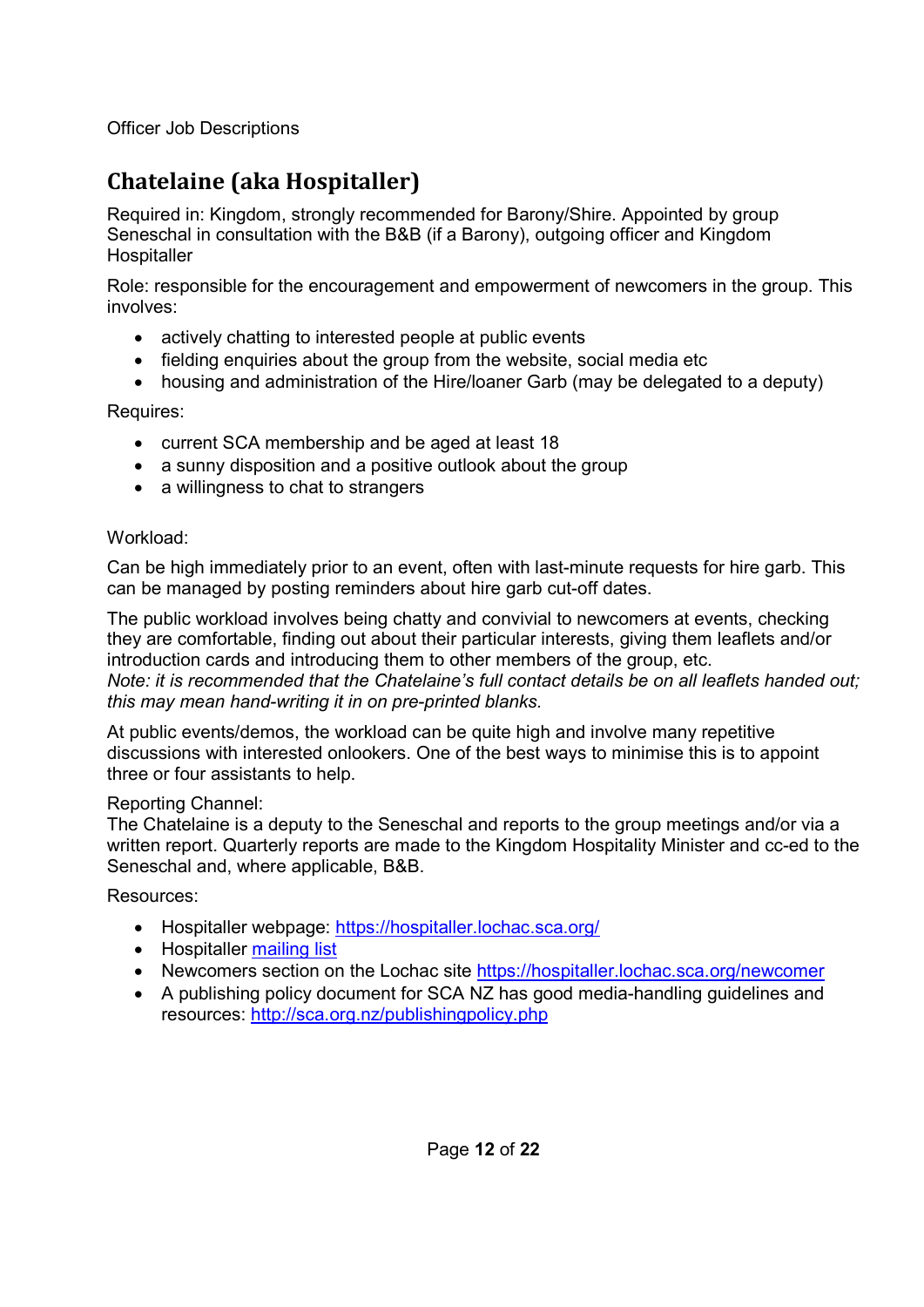### **Quartermaster**

Required in: if required. Appointed by group Seneschal in consultation with the B&B (if a Barony) and outgoing officer

Role: store and keep track of group equipment

Requires:

- current SCA membership and be aged at least 18
- accessibility to secure storage space for group equipment
- organisational capabilities to handle and track equipment, release and return

Workload:

- ensure clean and secure storage of equipment
- maintain lines of communication with event stewards/cooks regarding required equipment for events, and arrange pick up/drop off
- maintain an inventory, and check off returned equipment
- report to Council regarding status of equipment, including loss, damage, replacement or new equipment required.

Reporting Channel:

The quartermaster is a deputy to the Seneschal and reports to him/her as well as the Council.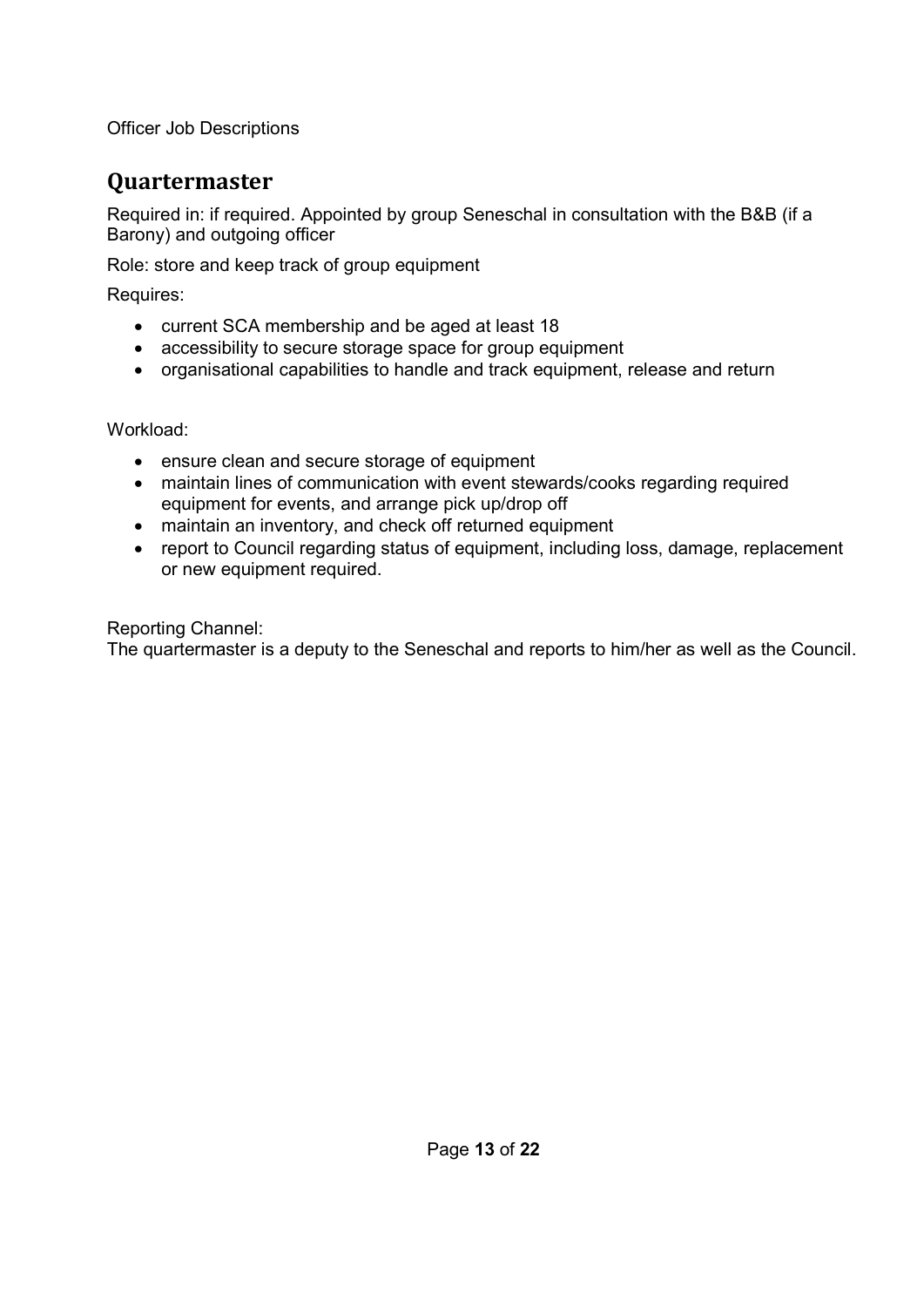# **Webwright (aka Web Minister, Webscribe)**

Required in: Kingdom, otherwise appoint if required. Appointed by group Seneschal in consultation with the B&B (if a Barony), outgoing officer and Kingdom Web Minister

Role: in charge of creating and updating group Web pages and mail redirections, and keeping group communications and information flowing smoothly.

Requires:

- current SCA membership and be aged at least 18
- capabilities in Website page creation, HTML, graphics manipulation, associated site management, associated computer/email support and a good sense for both accretion and rapid turnaround of useful information – it's *the* most important part of the job!
- reliable email and internet access

#### Workload:

- Typically monthly updating of website especially group calendar, event and other notices and other timely material, removing outdated material while preserving important resources and historical information.
- Reporting to or attending group meeting.
- Notifications to mailing lists, checking lists for notices or comments and adding to online calendar or to special pages.
- Mailing list moderation: mostly deleting spam and occasionally assisting subscribers.
- Active monitoring of local discussion and announcement lists is essential, other lists and relevant social media very desirable. Twice-annual checking/reporting of page visit statistics and numbers subscribed to local email lists is desirable.
- Advising and assisting Webwrights for sub-groups as required.

#### Reporting Channel:

Monthly reports to the group council. Quarterly reports should be sent to the Lochac Web Minister, group seneschal and, if applicable, Baron and Baroness.

#### Resources:

There may be a group website maintenance document; check with previous office-holder for briefing on site structure, links, email addresses, passwords etc.

- Lochac Web ministers' web page: https://webwright.lochac.sca.org
- The Lochac Web ministers' mailing list
- The SCA NZ publishing policy has policy and guidelines for local publications, print and electronic, also helpful for Australian groups: http://sca.org.nz/publishingpolicy.php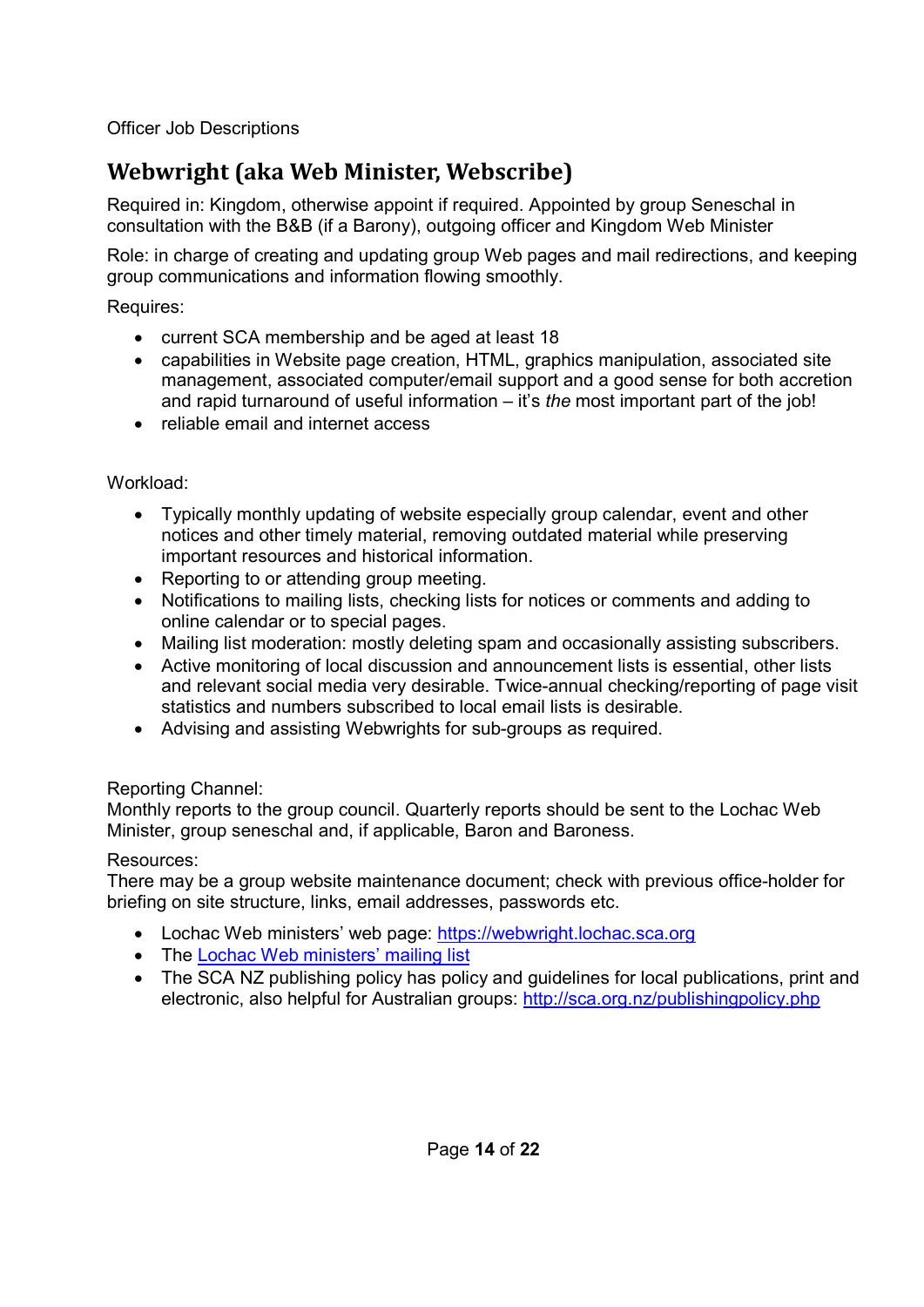### **Chirurgeon**

Required in: Kingdom, otherwise appoint if required. Appointed by: parent group Chirurgeon in consultation with the outgoing officer, Kingdom Chirurgeon; if a Barony: ratified by B&B

Role: responsible for first aid assistance at events, reporting, rostering

Requires:

- current SCA membership and be aged at least 18
- current first aid certificate
- willingness to coordinate with additional qualified helpers if necessary to provide sufficient cover for longer events

Workload: Being responsible for first aid at events you wish to volunteer at, paperwork for each event, and quarterly reports to Kingdom.

Reporting Channel: Kingdom Chirurgeon

- Chirurgeonate email list
- Lochac Chirurgeonate website : https://chirurgeon.lochac.sca.org
- Local helpers: check if the previous officer has a list of suitable assistants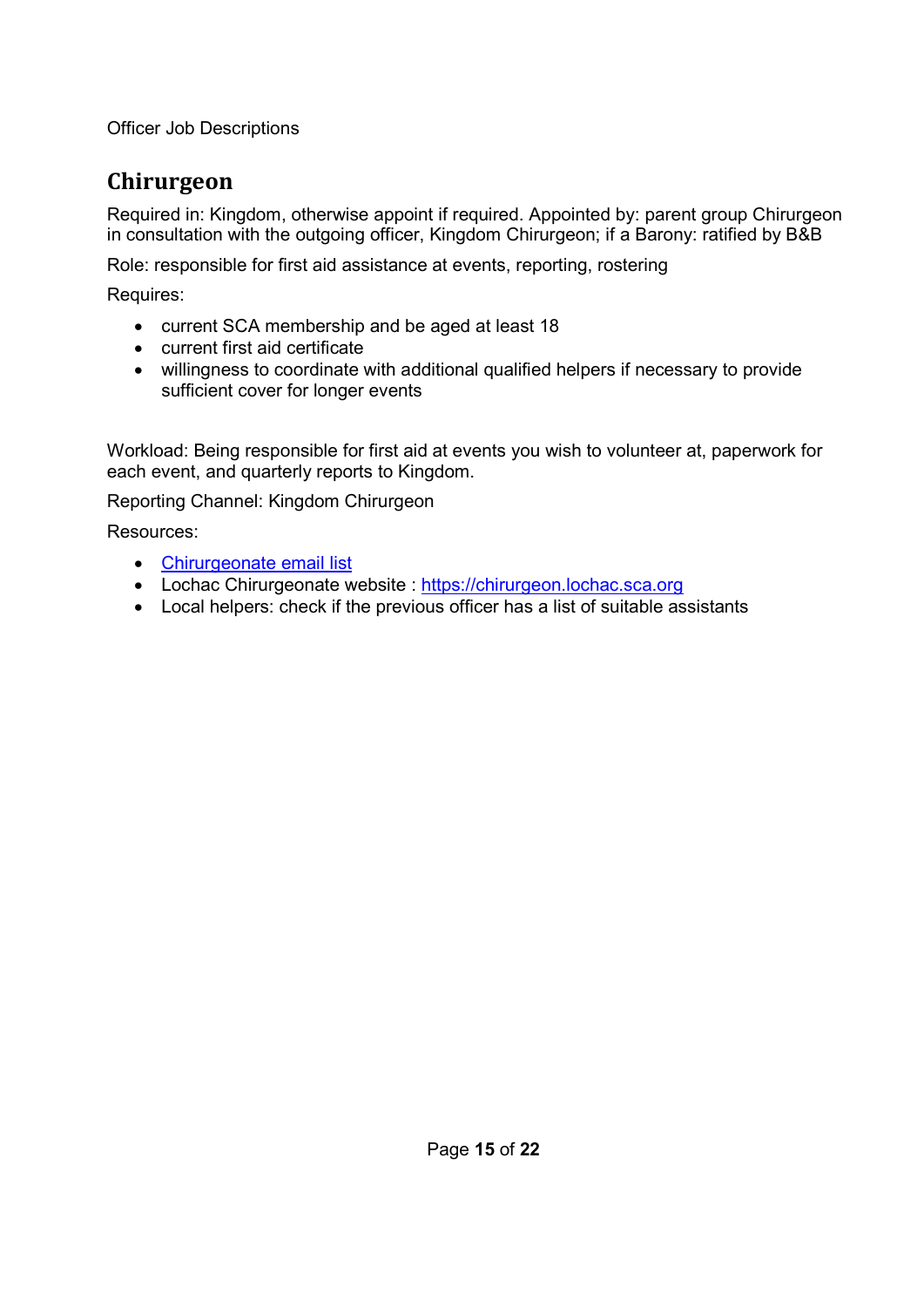# **Captain of Archers**

Required in: Kingdom, or appoint if required. Appointed by group Marshal in consultation with the Seneschal, B&B (if a Barony), outgoing officer and Kingdom Archery Marshal

Role: responsible for coordinating and running group archery events and activities, including:

- organising and publicising weekly practices
- encouraging and teaching newcomers to archery
- creating and marshalling archery shoots for events, when available
- assisting in the upkeep and construction of equipment

Note that this covers both target and combat archery activities.

Requires:

- current SCA membership and be aged at least 18
- enthusiasm for archery, though actual ability in the sport is optional
- familiarity with the relevant rules for SCA target and combat archery participants
- an eye for potential safety issues
- a current Light Combat and/or Target Archery marshal authorization is desirable
- the capability to store and transport the equipment required to run practices and shoots at events, or organisation of same
- reliable internet access is highly recommended for maintaining contact with archeryrelated activities and events around the kingdom

#### Workload:

- group practices
- attendance at or reporting to group council meetings
- planning and creating event shoots, overseeing their running
- periodic upkeep of group equipment
- coordination of archery-related A&S activities

#### Reporting Channel:

The archery captain is a deputy to the group marshal, and submits reports through them. The Kingdom deputy marshal for combat archery may require regular updates on activities – archer@lochac.sca.org

- SCA rules for archery and thrown weapons: https://www.sca.org/resources/martialactivities/archery-tw/
- Lochac Archers' website: https://archers.lochac.sca.org/
- Kingdom of Lochac Combat Handbook (along with other marshallate info): https://marshal.lochac.sca.org/
- The Lochac archers email list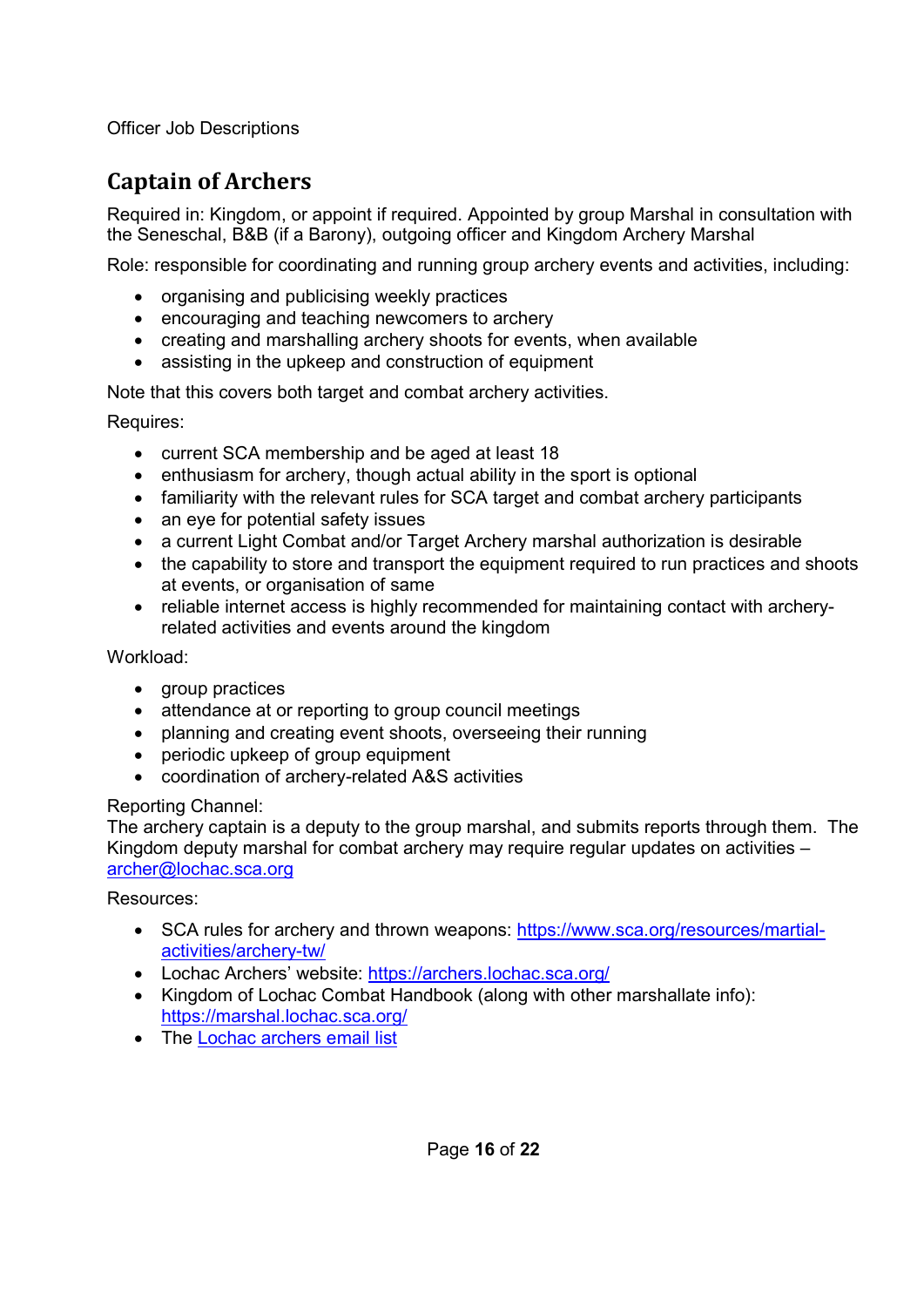# **Captain of Rapier/Rapier Marshal**

Required in: Kingdom, otherwise appoint if required. Appointed by group Marshal in consultation with the Seneschal, B&B (if a Barony), outgoing officer and Kingdom Rapier Marshal

Role: responsible for coordinating and developing rapier combat within the group; this includes:

- coordinating and encouraging regular practices
- encouraging and teaching newcomers
- helping with the creation and marshalling of tournaments
- assisting in the upkeep and construction of equipment
- encouraging others to become warranted marshals.

Requires:

- current SCA membership and be aged at least 18
- an enthusiasm for Rapier, though actual ability is optional
- familiarity with the relevant rule sets and Kingdom Officers
- an eye for potential safety issues
- a current Marshal authorisation is desirable
- reliable internet access is highly recommended for maintaining contact with rapier and marshallate activities and events around the Kingdom.

It is not required to store or transport equipment required to run practices or tournaments, but the Marshal should be aware of the state and status of all group rapier property, whether in storage or out on loan.

#### Workload:

Apart from filing reports, handling other Rapier Marshal paperwork as required by the Kingdom Rapier Marshal and attending/reporting to group meetings, no specific part of the Rapier Marshal's workload is mandatory. But it is very desirable that a Rapier Marshal actively encourage and support relevant training sessions and equipment workshops, as well as generally be available to stewards to act as field marshal or rapier marshal-in-charge at events where possible.

#### Reporting Channel:

Reporting to the group, and the Kingdom Rapier Marshal quarterly. Copies of these reports are sent to the Knight Marshal, the group Seneschal and the Baron & Baroness.

- SCA Marshallate Web pages: https://marshal.lochac.sca.org/
- Kingdom of Lochac Rapier web pages: https://rapier.lochac.sca.org/
- The Lochac Marshallate list: https://lochac.sca.org/mailman/listinfo/marshals
- Lochac Fencers (Rapier) List: http://lochac.sca.org/mailman/listinfo/fencers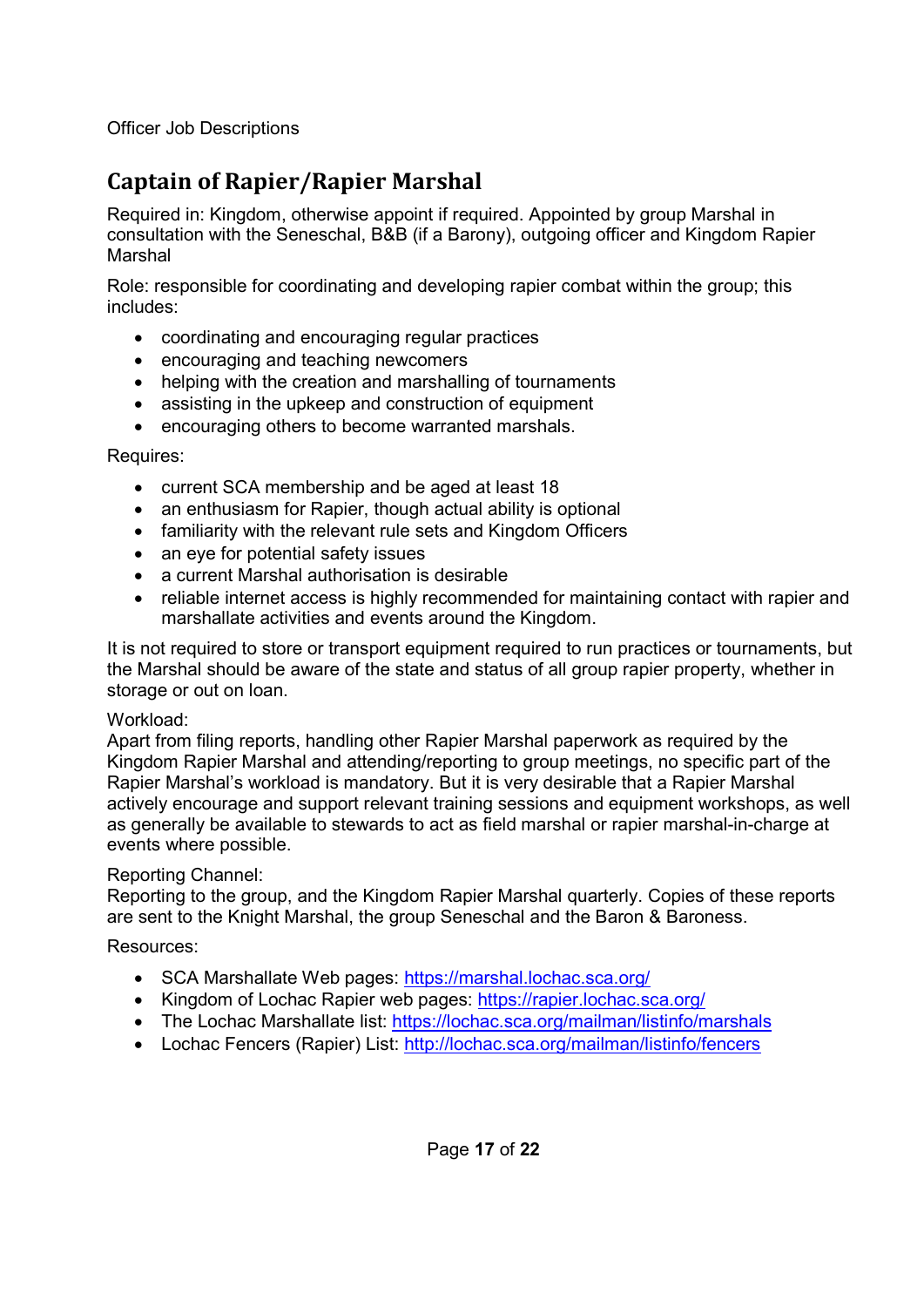### **Lists**

Required in: Kingdom, otherwise appoint if required. Appointed by group Marshal in consultation with the Seneschal, B&B (if a Barony), outgoing officer and Kingdom Lists

Role: responsible for coordinating the running of lists at all fighting events (heavy and rapier tournaments, war, also boffer tournaments if so inclined); deputy to the Knight Marshal

This does not mean you would always be expected to do the lists yourself, but you would be expected to perform the task or find a deputy to do so, if asked in advance by an event steward or marshal-in-charge.

Because the Lists officer must sight fighter and marshal authorisation cards and handle the associated paperwork, they are also usually asked to also handle SCA sign-ins or indemnities at informal events at public venues where those entering the "controlled space" of the list-field are the only ones required to sign-in.

Requires:

- current SCA membership and be aged at least 18
- a willingness to learn how to handle different tournament formats and style
- familiarity with the relevant rules governing the checking of authorisations, whether established via an authorisation card or a completed still-current copy of an authorisation form

#### Workload:

Handling lists, filing reports, handling paperwork as required by the Kingdom Lists Officer and attending group meetings

#### Reporting Channel:

The Lists officer is required to report to the group Council, and the Kingdom Lists Officer quarterly, with a copy to the Knight Marshal.

Resources:

- Lochac lists page: https://lists.lochac.sca.org/
- Tournament resources relating to lists: https://lists.lochac.sca.org/tourney-resources/
- SCA Marshallate Web pages: http://www.sca.org/resources/martial-activities/armoredcombat/

It can be useful to have a Lists clearfile folder containing pre-prepared forms for running round robins and other useful paperwork such as sign-in forms, spare authorisation forms etc.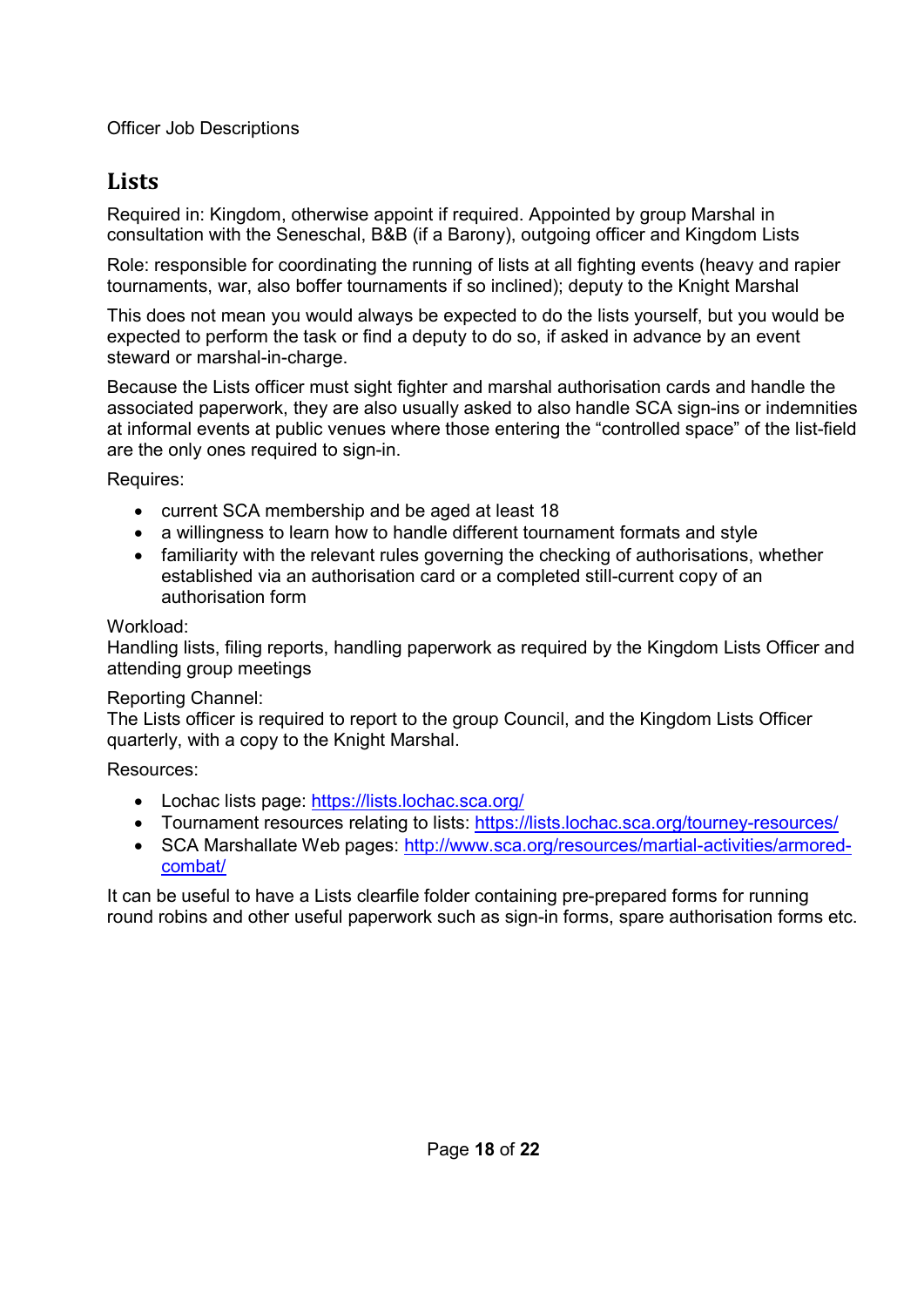# **Baron and/or Baroness**

Required in: Baronies only. Appointed by Crown, in consultation with the outgoing B&B

Role: ceremonial heads of a Barony, and representatives of the King and Queen; also a conduit to Their Majesties regarding the views of the populace on Kingdom issues. Typically filled by a pair to help share the very substantial workload. However, this is not a prerequisite, nor need the pair be in a mundane relationship or different genders.

Requires:

- current SCA membership and be aged at least 18
- a long-term view and strategic planning
- strong sense of leadership and responsibility
- an approach which allows and encourages others to play to their strengths
- being comfortable with pomp and ceremony
- wide range of interests
- excellent communication skills

#### Workload:

This role lasts as long as Their Majesties and the incumbents desire, the average term in Lochac being 3-4 years. The main workload is attending as many events, practices and other meetings as possible, holding Court where required, and all the off-site work and communication which goes into making these activities go smoothly.

Frequent Council attendance and reporting is a given, as is liaising with the Seneschal and sometimes other officers on a regular basis. Annual "state of the Barony" reports are to be made to Their Majesties as a brief, informative verbal report if present or a written report as you and They see fit. Letters of welcome and confirmation of fealty are required at the start of each new reign. Other communications are common, particularly in relation to Royal visits and/or Kingdom awards, as well as communication with the other Landed Baronages. Encouraging and handling award recommendations (both for local awards, and for Kingdom ones); tracking populace activity to inform meaningful decisions and/or comments.

#### Reporting Channel:

Report to Council and Their Majesties; keep the Seneschal informed of important initiatives or difficulties.

- Your Seneschal and officers; Kingdom Seneschal, especially if you have questions concerning local governance or difficult issues
- Your Court members and populace
- The incumbent Royals; these change rapidly and often have a lot on their minds during their six-month terms - a less-busy *former* Royal or B&B can often help
- The Lochac Baronies email list linking all the Landed Baronages
- Baronage website: http://lochac.sca.org/baronage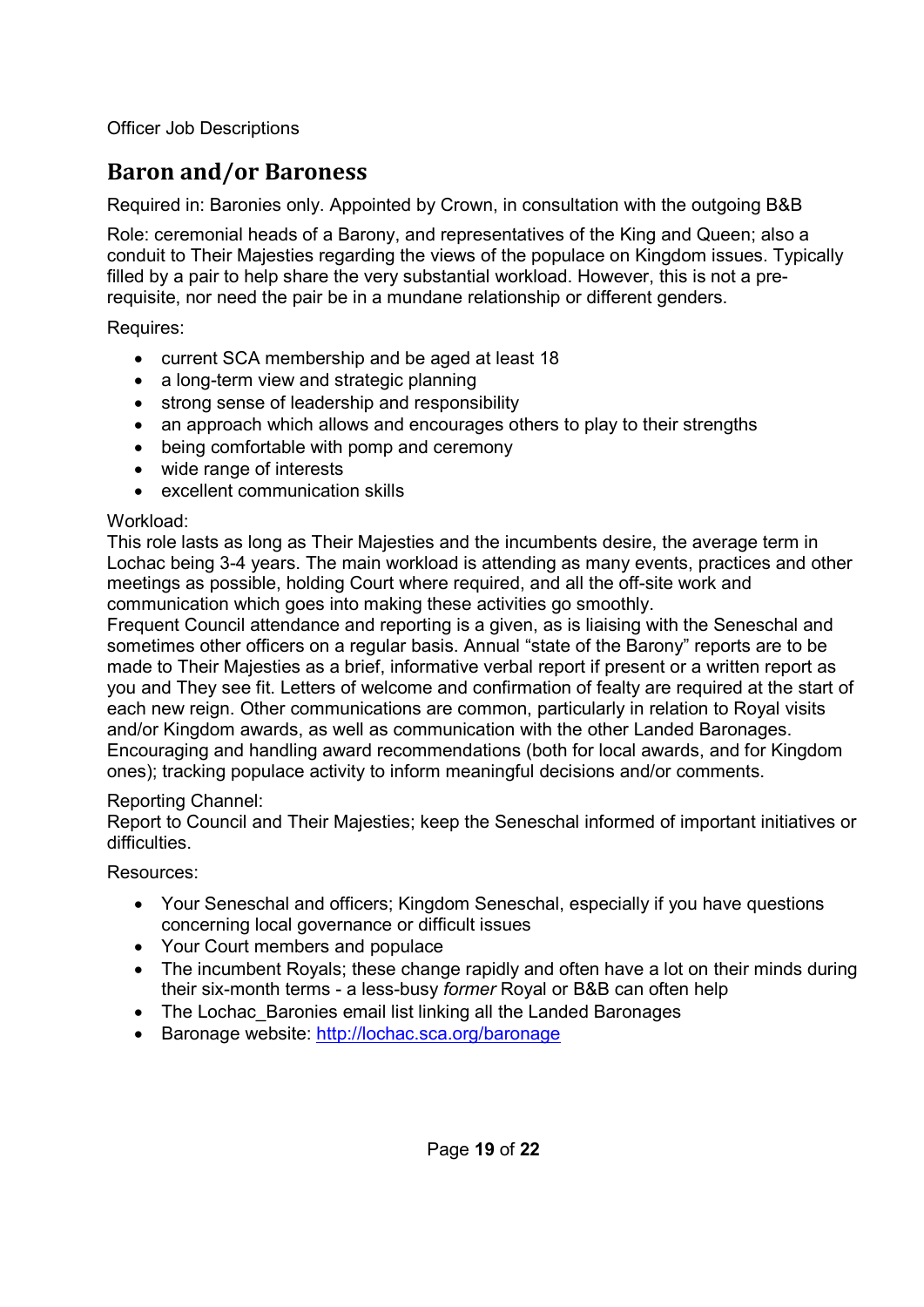### **Provost of the College of Scribes**

Required in: Kingdom only. Appointed by Kingdom Seneschal in consultation with the Crown

Role: Promotion and facilitation of scribal arts in Lochac and communication with the scribal community, including:

- management and delegation of award scroll production
- management of the scribal database, scribal handbook, Provost handbook, blog and photo gallery
- liaison with group Scribal Wardens, provision and/or distribution of supplies (such as seals) and scrolls/blanks
- approval of award scrolls (designs and finished pieces)
- liaison with Crown to arrange creation and supply of AoA promissory writs
- liaison with Scribal Ministers in other Kingdoms to facilitate awards to ex-pats etc.
- liaison with members of the populace in relation to queries and requests
- liaison with Verger (Web minister) relating to web and technical side of database.

Workload: Variable. Two year term. Monthly Kingdom meeting. Will be contacted by Wardens and scribes whenever they have queries or want documents checked. Seals and writs need to be designed and created in the lead up to every Coronation.

Reporting Channel:

- Quarterly reports to Crown and Kingdom Seneschal
- Knowne World Scroll Production reporting

Requires:

- Good organizational and planning skills
- Scribal experience
- Must be warranted in calligraphy and illumination, should have a good 'eye' for scripts and styles so that they are capable of approving original works.
- Good communication and interpersonal skills
- Good delegation skills
- Good problem-solving skills
- Some technical skills such as updating databases, Microsoft Word etc.
- Internet connection and responsive email access vital.

Resources:

- Verger (your web minister)
- Website: https://scribes.lochac.sca.org/
- Mailing list: https://lochac.sca.org/mailman/listinfo/scribes
- Group Wardens and scribes
- Previous Provosts are usually happy to provide advice

Page **20** of **22**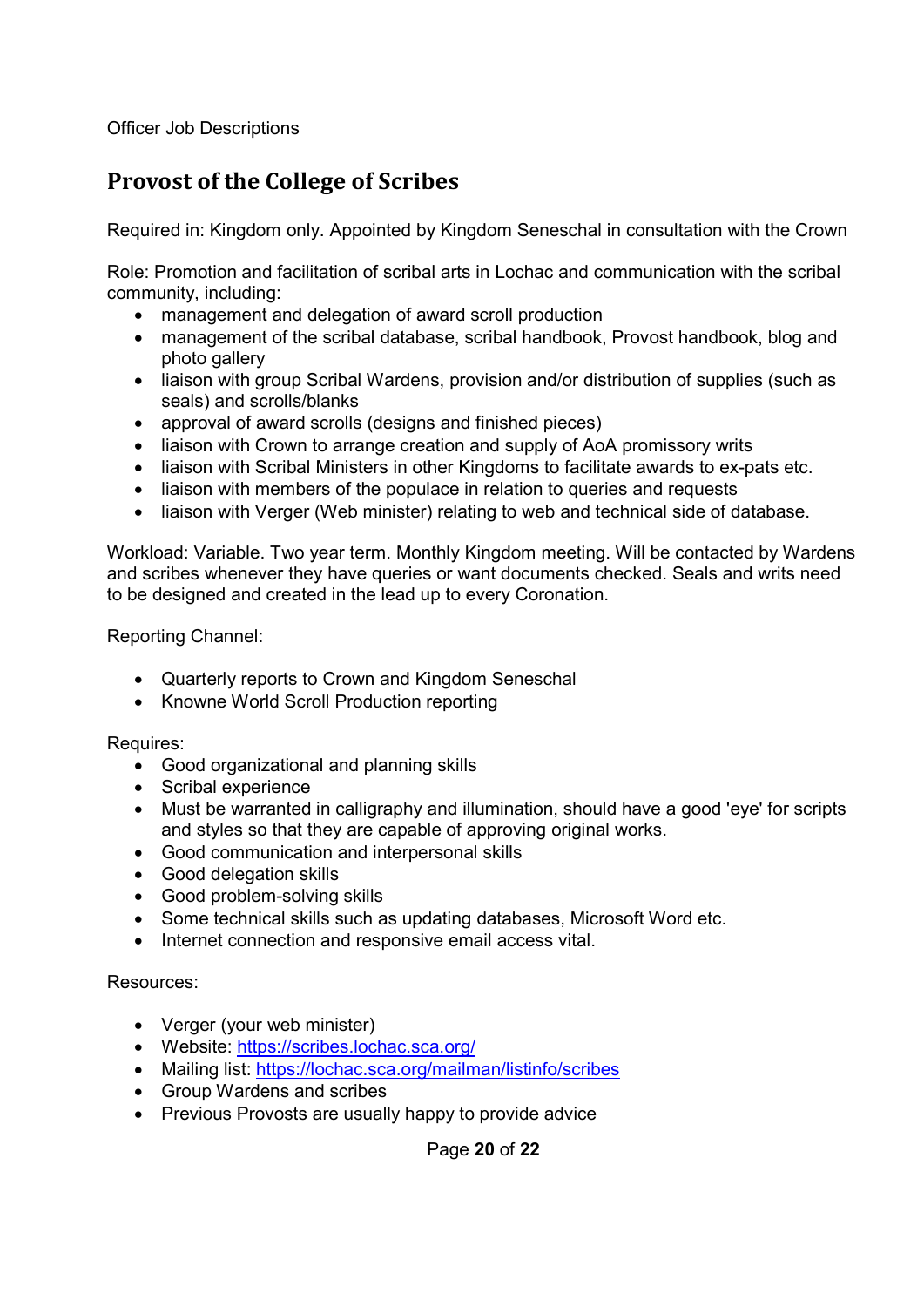### **Masonry Deputy**

Required in: Kingdom only. Appointed by Kingdom Seneschal

Role: to maintain the services and software supporting the Kingdom's internet presence and electronic communication

- liaise with external providers for hosting and deployment of the Kingdom's websites
- monitor and configure the software installed on the Kingdom's server(s) including the operating system and utilities; web server and web applications; database server; email accounts and mailing lists; and other specialised software developed for the Kingdom's needs
- work with software developers responsible for software developed within the Kingdom
- assist officers and event stewards with creating and maintaining websites, e-mail accounts, mailing lists, and other internet resources required by groups and events

Requires:

- current SCA membership and be aged at least 18
- a thorough technical understanding of Internet services and software
- an ability to diagnose and solve technical problems
- technical and professional communication skills
- reliable internet access

#### Workload:

The Masonry Deputy monitors relevant e-mail addresses, mailing lists and server reports, and responds as necessary. Responding to ordinary requests may require a few hours a week but special projects such as installing new software or major upgrades will require more.

#### Reporting Channel:

The Masonry Deputy reports to the Kingdom Seneschal.

- Hosting Provider (Australia): Web24 https://www.web24.com.au
- Lochac Masonry Web Site: https://masonry.lochac.sca.org
- Lochac Servers mailing list: https://sca.org.nz/mailman/listinfo/servers
- Core Software
	- o Ubuntu Linux https://www.ubuntu.com
	- o Apache https://httpd.apache.org
	- o Mailman http://www.list.org
	- o Postfix http://www.postfix.org
	- o Wordpress https://www.wordpress.org